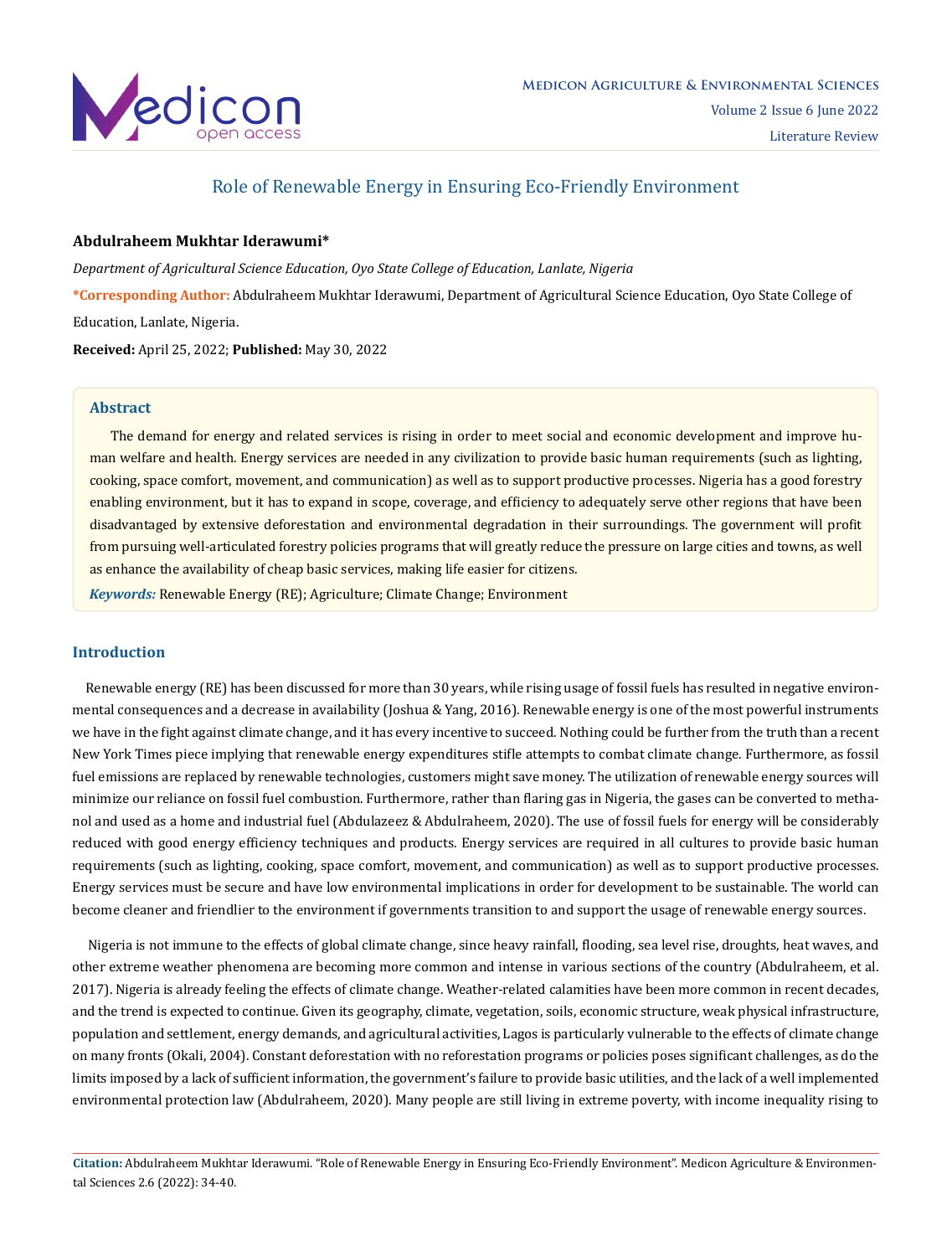the point where there is no longer a middle class, combined with rapid population growth, domestic weakness caused by social-economic and political structures, bad government, poor urban planning, and poor access to basic services such as electricity, kerosene, and cooking gas, as well as a lack of reforestation awareness. Guaranteed and cheap access to the energy resources required to offer vital and sustainable energy services is required for long-term social and economic development. This could imply employing various tactics at various stages of economic development. Energy services must have low environmental consequences and low greenhouse gas (GHG) emissions in order to be environmentally friendly. Nigeria is one of Africa's top emitters of greenhouse gases (CREDC, 2007). The practice of oil companies operating in Nigeria flaring gas has been a major source of greenhouse gas emissions into the atmosphere. This region has some of the highest carbon dioxide emissions in the world (Martinot & McDam, 2002). Every day, 45.8 billion joules of heat are released into the Niger Delta's atmosphere by flaring 1.8 billion ft3 of gas (Gore, 1993). Deforestation releases roughly a billion tons of carbon into the atmosphere each year, according to the 2010 Global Forest Resource Assessment, albeit the numbers aren't as high as they were in the previous decade. Climate change is caused by the carbon emitted, which results in severe weather conditions such as droughts, floods, and extreme heat.

 According to the United Nations FAO, Nigeria had the highest deforestation rate in the world in 2005, at 12.2 percent, equivalent to 11,089,000 hectares deforested, and between 2000 and 2005, 55.7 percent of our primary forest was lost, with the rate of forest change increasing by 31.2 percent to 3.12 percent per year, or approximately 350,000 to 400,000 hectares per year. Every year, Nigeria loses an average of 409,700 hectares of forest, equating to a 2.38 percent annual deforestation rate. According to Ogboru & Anga (2015), Nigeria has eight national parks; among the eight, the damages caused on these parks as a result of human and environmental forces are enormous, and they would continue to increase every day if not treated appropriately. Global warming, insurgency, desert encroachment, overgrazing, and other agricultural activities are examples of human and natural influences.

 Climate change mitigation goals, the level of required energy services and associated energy needs, as well as their relative significance within the portfolio of zero- or low-carbon technologies, will all influence the future share of RE applications. Any portfolio of mitigation solutions would be thoroughly evaluated in terms of their respective mitigation capacity, as well as the related risks, costs, and contribution to long-term sustainability.

#### *Conceptual Frame Work*

 The energy consumption and related services is rising in order to meet social and economic development and improve human welfare and health. Energy services are needed in any civilization to provide basic human requirements (such as lighting, cooking, space comfort, movement, and communication) as well as to support productive processes. Since roughly 1850, the global use of fossil fuels (coal, oil, and gas) has expanded to the point where they now dominate the energy supply, resulting in rapid increases in carbon dioxide (CO<sub>2</sub>) emissions (IPCC, 2012). However, despite the availability of energy and renewable solutions, the world is currently not on track to meet SDG 7, and further improvements will require increased policy commitments, simultaneous with more funding and a willingness to embrace developing technologies widely (IRENA, 2017a).

### *GHG Emissions*

 Greenhouse gases are thought to be the main contributor to climate change (The Greenhouse Effect). They are very efficient in trapping heat into the atmosphere; therefore, it results in the greenhouse effect (Kaddo, 2018). GHG emissions from the provision of energy services are a significant contributor to climate change. "Most of the observed increase in global average temperature since the mid-twentieth century is very likely due to documented increases in anthropogenic GHG (greenhouse gas) concentrations", the AR4 stated. Since the AR4, CO<sub>2</sub> concentrations have risen to about 390 ppm, or 39 percent above pre-industrial levels, by the end of 2010. Since roughly 1850, global use of fossil fuels (coal, oil, and gas) has expanded to the point where they now dominate energy supply, resulting in rapid increases in carbon dioxide  $({\rm CO}_2)$  emissions. The emission of greenhouse gases has accelerated the progress of climate change and made our weather more intense. However, the world's dependence on fossil fuel for energy, transportation, and manufacturing have created a major obstacle for us to switch to renewable energy (Kaddo, 2018).

35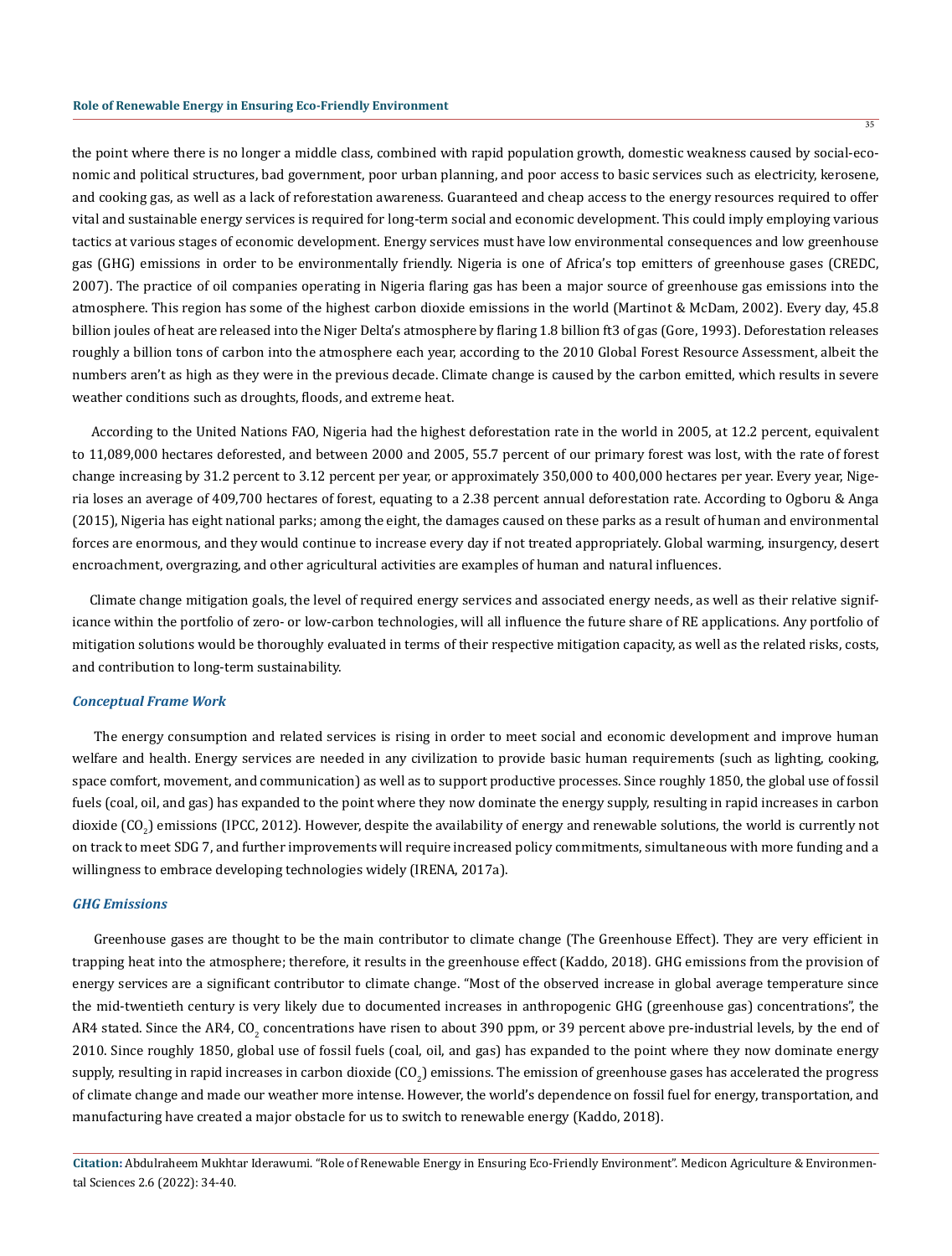The solar energy is absorbed by the earth's surface and then reflected back to the atmosphere as heat. Then as the heat goes out to space, greenhouse gases absorb a part of the heat. The heat is then radiated back to the earth's surface, another greenhouse gas molecule, or space (The Greenhouse Effect). According to Daniela Burghila et al. in "Climate Change Effects- Where to Next?" the largest concern scientists have is CO<sub>2</sub> emissions, which account for around 75% of total global greenhouse gas emissions.

 Setting a climate protection goal in terms of the allowable change in global mean temperature broadly defines a corresponding GHG concentration limit, as well as an associated CO<sub>2</sub> budget and subsequent time-dependent emission trajectory, which then defines the allowable amount of freely emitting fossil fuels. The 'scale' of the required energy services influences the complementary contribution of zero- or low-carbon energies to the primary energy supply.

 Because we rely on fossil fuels for our energy needs, scientists believe that human activities contribute to climate change (Riebeek). "A huge amount of climate change occurs because we are using fossil fuels, which raises gases such as CO<sub>2</sub>, methane, and other gases in the atmosphere", Wuebbles added (phone interview). According to the Australian Greenhouse Office, 80 percent of the world's energy demands are met by fossil fuels such as oil, coal, and natural gas. As a result, switching from fossil fuels to other types of energy is extremely difficult because we are so reliant on them. Since the industrial revolution, greenhouse gas emissions have risen considerably, owing primarily to the burning of fossil fuels for energy, agriculture, industrial processes, and transportation (Ecological Impacts of Climate Change). The graph on the following page depicts the increase of CO<sub>2</sub> and methane over the last 250 years.

## *Deforestation*

 As a developing country, a lot of development is taking place on a daily basis, such as roads, rails, houses, dams, and oil explorations, and most of this falls into urbanization, which contributes to deforestation due to a lack of proper reforestation planning that should have been going on simultaneously with all of these developments (Mba, 2018).

 It shows that a considerable proportion of the country's population relies on forest resources for survival, putting forest reserves at risk and several tree species at risk of extinction. Ogundele et. al., 2016, Odjugo (2010) and Ebe (2014) confirmed the despite the fact that income, fuel wood pricing, and replacements are all key predictors of fuel wood use, all agreed that the majority of the population continues to rely on this source of energy for the majority of their home needs.

 Policy and resilience, cautious prioritization, smart forest management, and including the private sector, combined with proactive measures and policies, are all solutions to Nigeria's deforestation concerns. Nigeria's current and future authorities should make it a priority to educate the young generations about the dangers posed by the crazy activity taking place in all of the country's main forest reserves. The poor are the most exposed to environmental threats, and will bear the brunt of the consequences of deforestation due to the country's unequal distribution of wealth. Temperature rises, erosion, flooding, and other sorts of degradation occur. The only approach to maintain general growth and eliminate inequity is to increase opportunities for the most disadvantaged. Disparities in basic necessities such as kerosene, cooking gas, and electricity must be greatly decreased so that, even if the laws are strictly implemented, impoverished people will have choices and perceive a reason to follow the rules.

 Deforestation causes environmental degradation, which is the disintegration of the earth or deterioration of the environment as a result of human action, whether known or unknown, through resource depletion such as air, water, and soil. Deforestation can also be defined as the destruction of habitat and ecosystems, the extinction of species, pollution, and natural disasters such as gully erosion, all of which are consequences of deforestation. The consequences of deforestation;

- i. Environmental consequences
- ii. Social consequences
- iii. Health consequences
- iv. Economic consequences.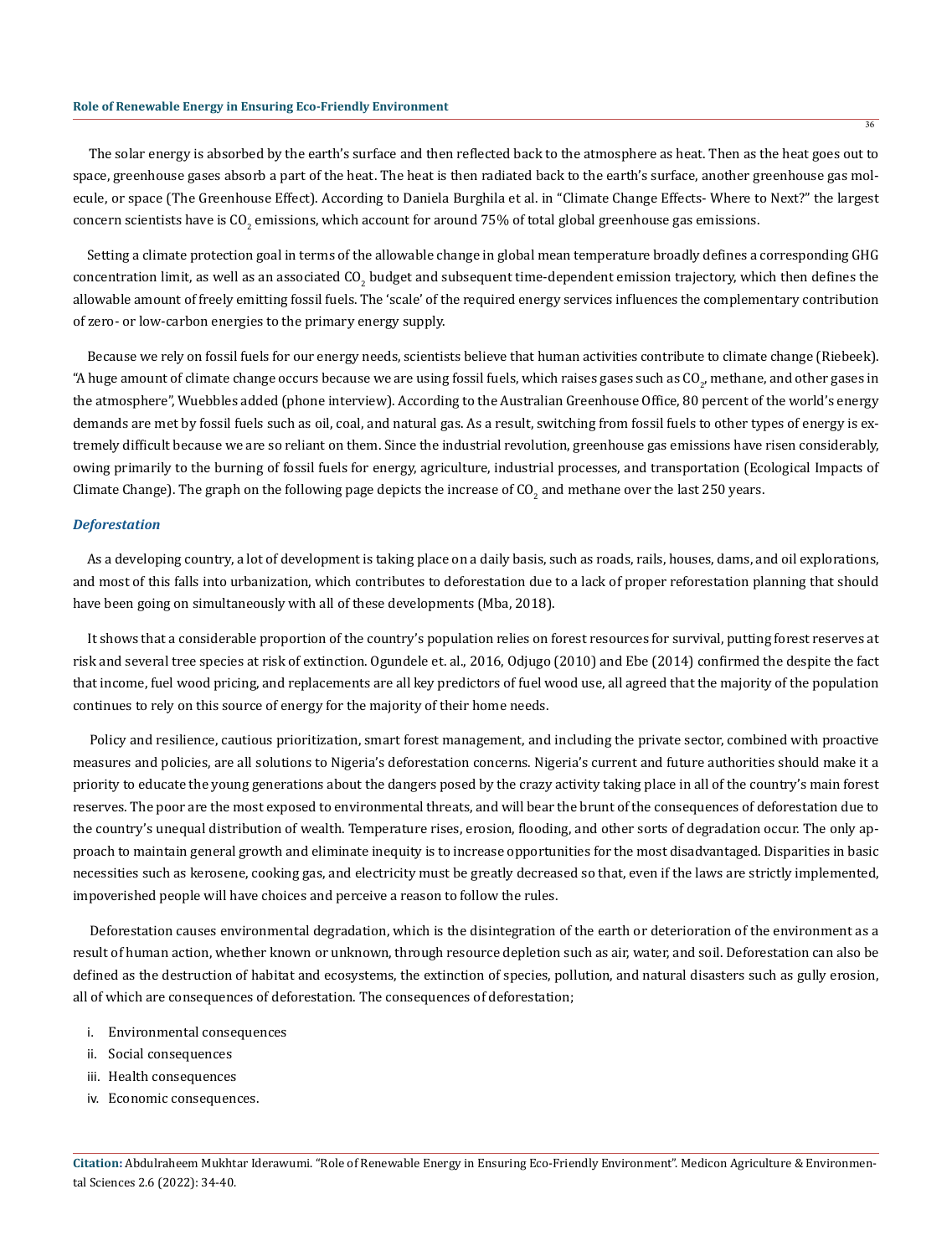### **Role of Renewable Energy in Ensuring Eco-Friendly Environment**

*Environmental impacts:* Constant deforestation of forest reserves meant to protect the immediate environment and serve as a shield against the direct impact of downpours of rain, high temperatures, and wind that will result in erosion, flood, and other environmental instability causes loss of bio-diversity, endangering plants and animals. For example, the highland vegetation of the country's south eastern region was once densely forested, but due to massive deforestation caused by urbanization, population growth resulted in gully erosion, which could have been avoided by reforestation to prevent downpours from washing away natural habitats.

*Social impact:* This comes as a result of high rates of deforestation, which degrades the environment and forces local residents to migrate to metropolitan areas, resulting in overcrowding, a lack of jobs, an increase in crime, and a lack of social facilities to care for the population. For example, deforestation in Anambra has resulted in extensive gully erosion, which has forced several villages to migrate, and oil exploration in the Niger-Delta has forced many villages to evacuate due to soil degradation. As a result, people were compelled to leave their homes, where they had a source of income, and relocate to the city, where they had little possibility of finding work or a source of money.

*Health impact:* Its occurs when a large number of people have migrated to urban areas due to deforestation, oil spills, and erosion in their rural areas, resulting in a lack of basic amenities such as water and electricity, as well as a lack of proper drainage systems, resulting in the outbreak of diseases such as malaria, Lassa fever, and other diseases. For example, Abakpa Nike is a highly inhabited neighborhood with inadequate urban planning, and more people from Ugwuogo Nike are moving to the area as a result of deforestation caused by wood fuel and the ongoing urbanization process in their forest reserves.

*Economic impacts:* Economic impacts have also had a negative impact on the environment, particularly in the Niger Delta where oil exploration is taking place. Because the petroleum and gas sector accounts for over 97 percent of the country's GDP, there has been an increase in oil exploitation, which is causing environmental degradation in places like Ogoni. Oil spills have caused significant damage to the ecosystem in that environment.

### *Solution to Deforestation and Climate Change*

 IRENA analysis (IRENA, 2019a) shows that a combination of renewable energy, energy efficiency and electrification represent a safe, reliable, affordable and already deployable pathway capable of achieving over 90% of the energy-related CO<sub>2</sub> emission reductions needed to meet pledged climate goals, and that such a transformation constitutes the most effective strategy going forward. This energy transition, however, requires a global approach that involves all levels of society, from communities, regions, and governments to public and private sector stakeholders.

 Government should facilitate, support, and make those basic amenities easy to access, while the public should focus more on creating an enabling environment by engaging in tree planting not only in the forest but throughout our surroundings, while the public should leverage the strength of the stakeholders to create policies with significant outreach at maximum efficiency with less strain on public resources. Contribution of the public sector, non-governmental organizations (NGOs), global partnerships, research and academic communities in identifying the best tree species for each region of the country, as well as conventional settlements (IRENA, 2019). With sufficient understanding and education, poor populations can help themselves. Kerosene is being monitored before it is distributed to the public in order to avoid contaminated products, which might cause fires at home and dissuade some people from using it. To reduce deforestation, recycle papers and plastic bags (IPCC, 2018).

#### *Wind Energy*

 With no commercial wind power facilities connected to the national grid, wind energy's percentage of national energy consumption has remained at the low end. In the early 1960s, only a few stand-alone wind power plants were erected in five northern states, primarily to power water pumps, as well as a 5-kW wind electricity conversion system for village electrification at SayyanGidanGada in Sokoto State (Uzoma et al. 2011). Recently, research works have been carried out to analyze the wind speed attributes and the affiliated wind energy possibilities in various locations in Nigeria. Wind turbines reduced water consumption in the electricity sector by 36.5

37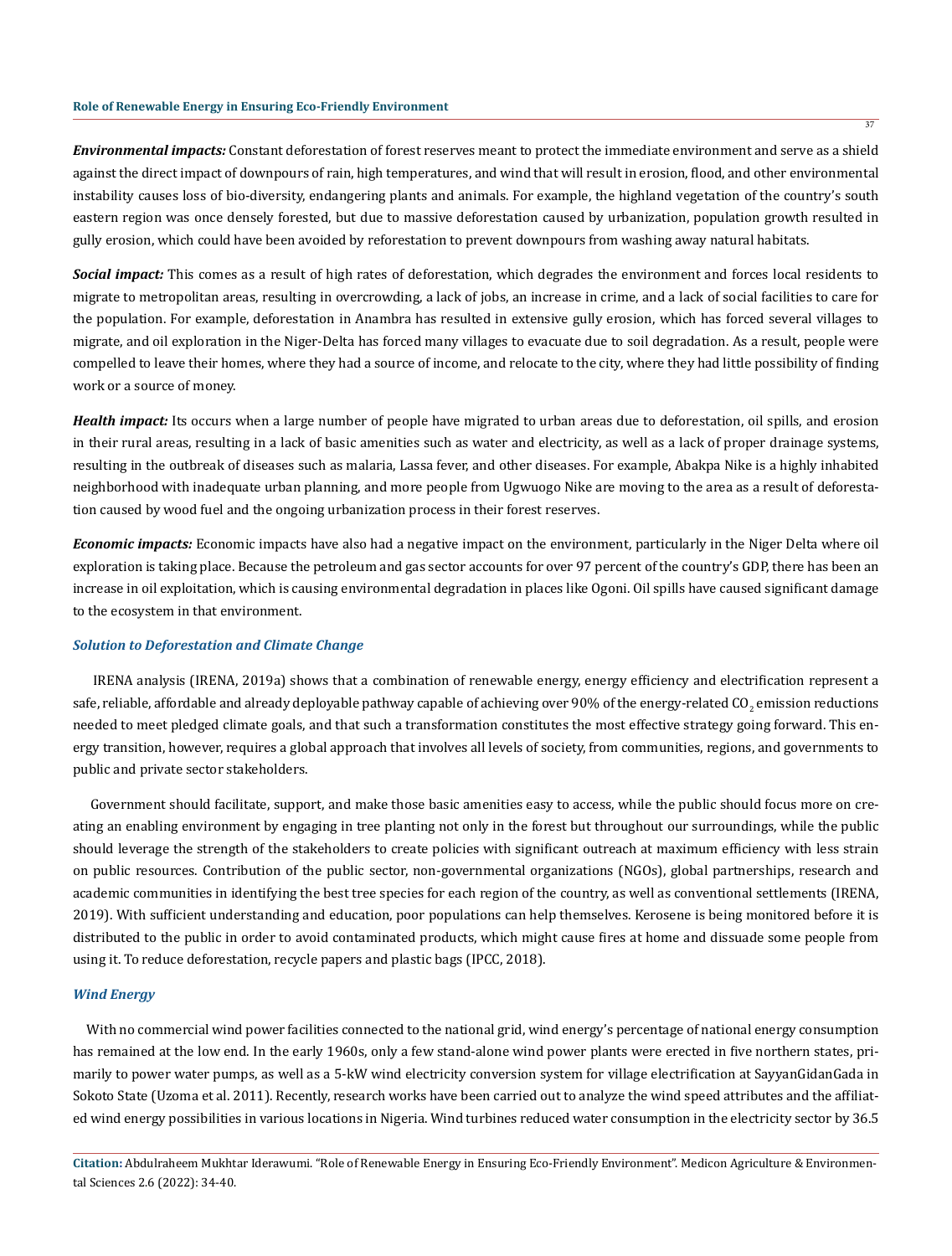billion gallons in 2013, according to the US Department of Energy. In addition, wind turbines cut CO<sub>2</sub> emissions by over 115 million metric tons in 2013, which is equivalent to the emissions of 20 million cars (Wind Energy Benefits).

 Wind power, on the other hand, faces some difficulties. Birds and bats have been killed by flying into the whirling blades, which is a major challenge. However, one solution to the problem of birds and bats being killed by spinning blades is to avoid putting up wind turbines in locations where there are a lot of migratory. Another option is to limit the rotation of wind turbine blades to a set wind speed. In some regions, researchers discovered that when the wind speed exceeds 15 mph, 99 percent of bat activity ceases. (Wildlife-Friendly Wind Power 19).

*Biomass* Crops, forage grasses and shrubs, animal wastes, wastes deriving from forestry, agriculture, municipal, and industrial activities, as well as aquatic biomass, make up Nigeria's biomass resources. The most promising feedstocks for biofuel generation were sweet sorghum, maize, and sugarcane (Nnaji et al. 2012). Plant biomass can be used as a source of energy for small businesses. Anaerobic bacteria could ferment it to provide a low-cost fuel gas (biogases).

*Hydro energy:* The country has a good number of big rivers and a few natural falls. Small rivers and streams can also be found within the country's current 11 River Basin Authorities, some of which have year-round minimum discharges. Hydropower presently contributes for around 29% of total electrical power generation. They show that Nigeria has a renewable energy potential along her multiple river systems, with a total of 70 micro-dams, 126 mini-dams, and 86 minor sites discovered. The Nigerian Electricity Supply Company (NESCO) and the government have erected eight SHP stations throughout Nigeria with a combined capacity of 37.0 MW. The majority of these stations are in the Kwall and Kurra Falls areas of Jos. The overall theoretically exploitable hydropower capability depending on the country's river system is approximated to be around 11,000 MW, with just 19% been accessed or generated at the moment (Okafor & Joe-Uzuegbu, 2010).

#### *Green Buildings*

Existing buildings release CO<sub>2</sub> due to their reliance on fossil fuels for energy, which includes anything from air conditioning to electricity (Energy–Efficient Buildings). Furthermore, according to Energy–Efficient Buildings, buildings where we live and work account for 30% of all greenhouse gas emissions in the United States. Energy–Efficient Buildings help to reduce the amount of CO<sub>2</sub> emitted from buildings by using energy–efficient light bulbs and more efficient heating and cooling systems. As a result, we are less reliant on fossil fuels for energy, which reduces greenhouse gas emissions (Energy–Efficient Buildings).

The Empire State Building in New York, for example, underwent modifications to improve its energy efficiency.

#### *Future Renewable Energy Trends in Promoting an Eco-Friendly Environment*

 Renewable energy is pure, inexhaustible, limitless, and regenerated quickly in nature. Renewable energy sources have prompted the need for technological innovation to solve climate change challenges, such as lowering the rate and volume of GHG concentrations in the atmosphere and protecting the ozone layer from further depletion. The utilization of renewable energy sources will also drastically reduce our reliance on fossil fuel combustion. Furthermore, rather than flaring gas in Nigeria, the gases can be converted to methanol and used as a home and industrial fuel. When the finest practices and technologies for energy efficiency are used, the use of fossil fuels for energy generation is considerably reduced. Nigeria has a lot of renewable energy resources that could be used. Given Nigeria's tremendous solar energy generation potential and the necessary political will to exploit these resources, the country would undoubtedly overcome the difficulties of climate change and global warming. With a circumference of 1.4 million kilometers and a black body temperature of 6000 K, the sun generates around 4.506 1020 MW of energy. About 2.055 1011 MW of this electricity reaches the Earth's surface, resulting in a solar intensity of  $1.58$  kW/m<sup>2</sup> on the planet's surface. If  $1\%$  of Nigeria's 794,000 square kilometers was used to harvest solar energy at a 5 percent effectiveness, there will be around 627,260 MW attainable (ECN, 2003).

Analyses by the International Renewable Energy Agency (IRENA) indicate that growing development of renewable energy solutions

38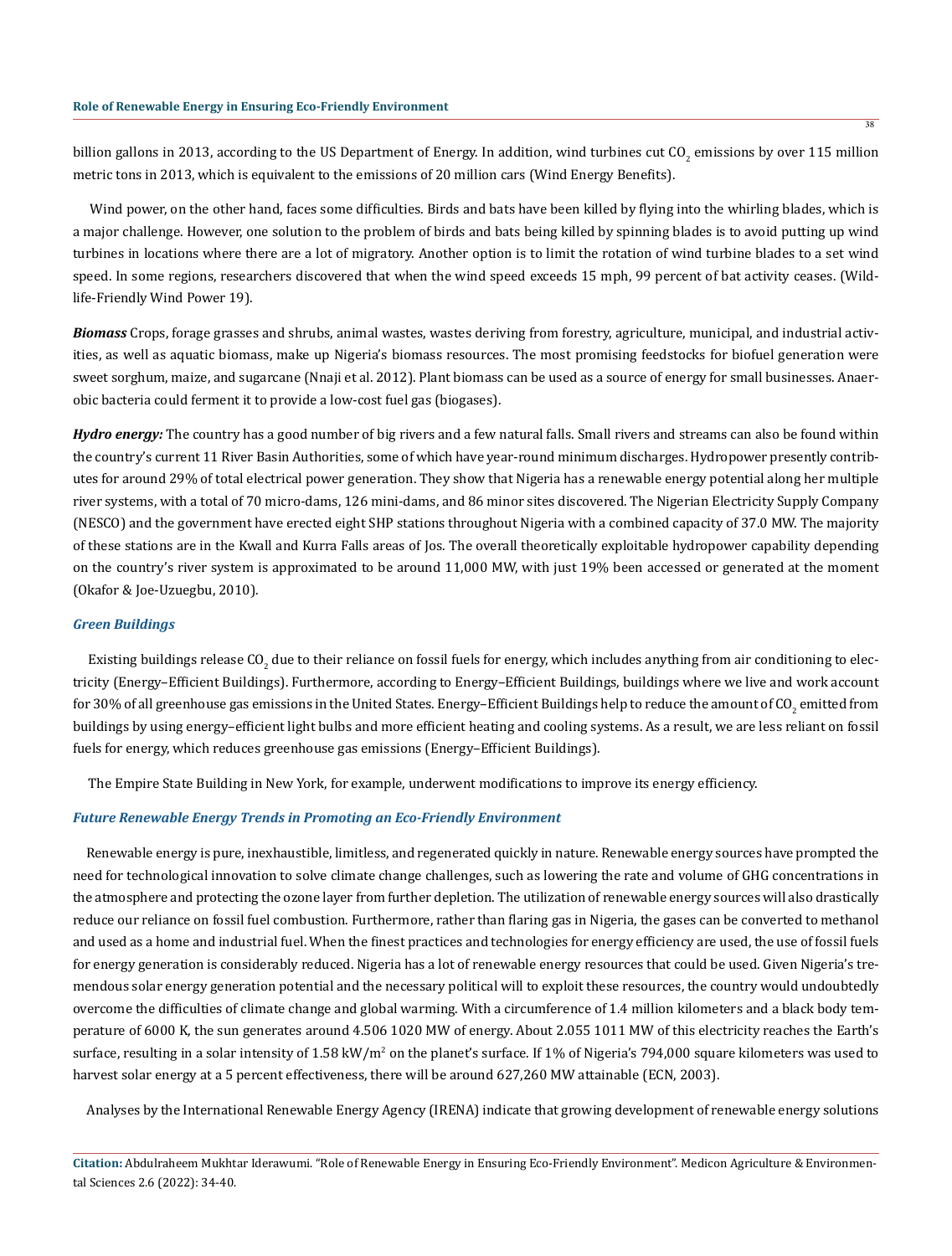paired with energy efficiency techniques are safe, reliable, and cheap alternatives to achieve over 90% of the energy-related CO $_2$  emission reductions required to reach nationally stated climate targets. However, to really be impactful, this requires a global approach, engaging all levels of society – from communities, regions and governments to numerous other stakeholders across the public and private sectors.

 Given the ample evidence that power systems dominated by renewables can function at high levels while underpinning sustained economic growth, the transition towards 100% renewable power has now become largely a matter of political will, as the required technologies are mature and readily deployable.

### **Conclusion**

 Beyond government action around climate change, communities (rural and cities), non-governmental organizations (NGOs) and the private sector in general can also combine their knowledge, expertise and decision-making processes to take immediate action. In fact, the combination of energy and information technology (IT) innovations and renewable energy's growing competitiveness are transforming the landscape of energy services. The importance of distributed energy resources (DER) as a source of energy for buildings is growing, lighting communities in cities and rural areas, as well powering companies. Several benefits are linked to DERs and society-wide engagement, and empowering all stakeholders constitutes an effective action to accelerate the energy transition.

 In addition to financial resources, cities, islands, and rural off-grid areas must engage in capacity building and training courses to enable the successful integration of DER renewable power solutions. Curriculum should also incorporate "do-it-yourself" approaches and specific certification programs for developing off-grid abilities. Fostering the necessary production and services innovation enables the creation of dedicated platforms and networks of experts who are then able to help customise the applied DER solutions and share best practices.

## **References**

- 1. Abdulazeez RA and Abdulraheem MI. "Reassessment of the Impact of Climatic Change on Agricultural Production and Economic Development". Agriculture & Environment 1.3 (2020): 21-25.
- 2. Abdulraheem MI. "Problems and Prospects of Subsistence Agriculture among Peasant Farmers in Rural Area". International Journal of World Policy and Development Studies 6.6 (2020): 51-55.
- 3. Abdulraheem MI, Charles EF, Owoad OA and Onifade AO. "An Investigation into the Effects of Rainfall Variability on Farming Activities in Rural Area". Asian Journal of Advances in Agricultural Research 4.3 (2017): 1-7.
- 4. Community Research and Development Centre (CREDC). Promoting renewable energy and energy efficiency in Nigeria (2007).
- 5. EBE FE. "Socio-economic factor influencing the use of fuel wood in urban area of Enugu state, Nigeria". Journal of business and management (2014).
- 6. Energy Commission of Nigeria. National energy policy. Federal Republic of Nigeria, Abuja (2003).
- 7. Gore A. E-Pushed for BTU tax on coal & gas, in 1993, environmental actions by President Clinton and Vice President Gore (1993).
- 8. Intergovernmental Panel on Climate Change (IPCC). Special report of the intergovernmental panel on climate change, Summary for policy (2012).
- 9. Kaddo JR. "Climate Change: Causes, Effects, and Solutions". A with Honors Projects (2016): 164. http://spark.parkland.edu/ ah/164
- 10. Martinot E and Mcdom O. "Promoting energy efficiency and renewable energy GEF climate change projects and impacts". Global Environmental Facility, Washington, DC (2002).
- 11. MBA EH. "Assessment of Environmental Impact of Deforestation in Enugu, Nigeria". Resources and Environment 8.4 (2018): 207-215.
- 12. Nnaji CE, Uzoma CC and Chukwu JO. "Analysis of factors determining fuel wood use for cooking by rural households in Nsukka area of Enugu State, Nigeria". Continental J Environ Sci 6.2 (2012): 1-6.